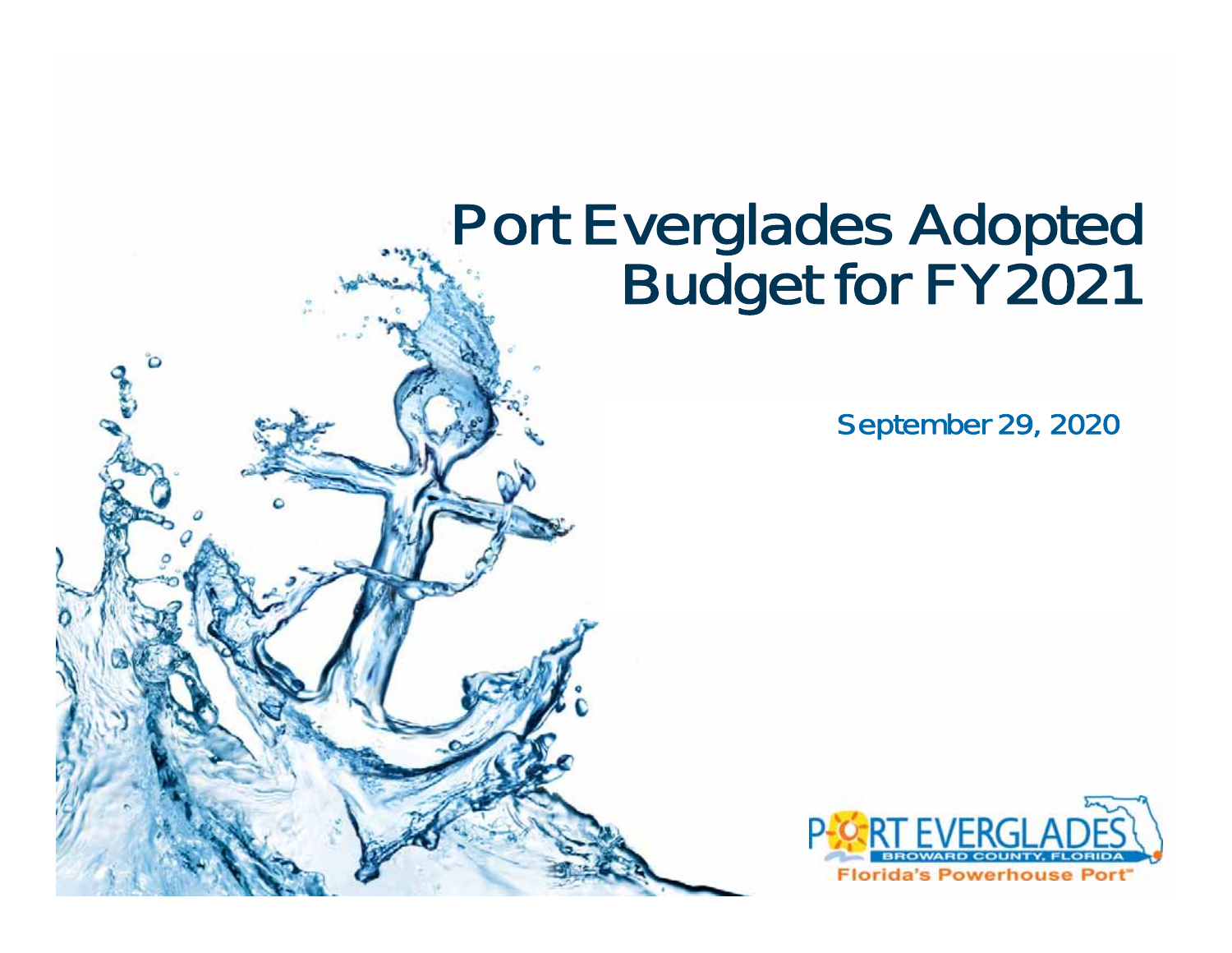#### Introduction

- • Like most entities, Port Everglades began experiencing the negative impacts of the COVID-19 pandemic in mid-March
- $\bullet$  Prior to the pandemic, the Port was trending toward a record-breaking year with total operating revenues through February increasing by 9%
- $\bullet$  Through July, total volumes and operating revenues have decreased in nearly all categories which will be detailed on the following slides
- • In response to these volume and revenue decreases, the Port identified approximately \$12.2 million in mid-year operating expense budget reductions with adjustments included in the 3rd supplemental budget in September

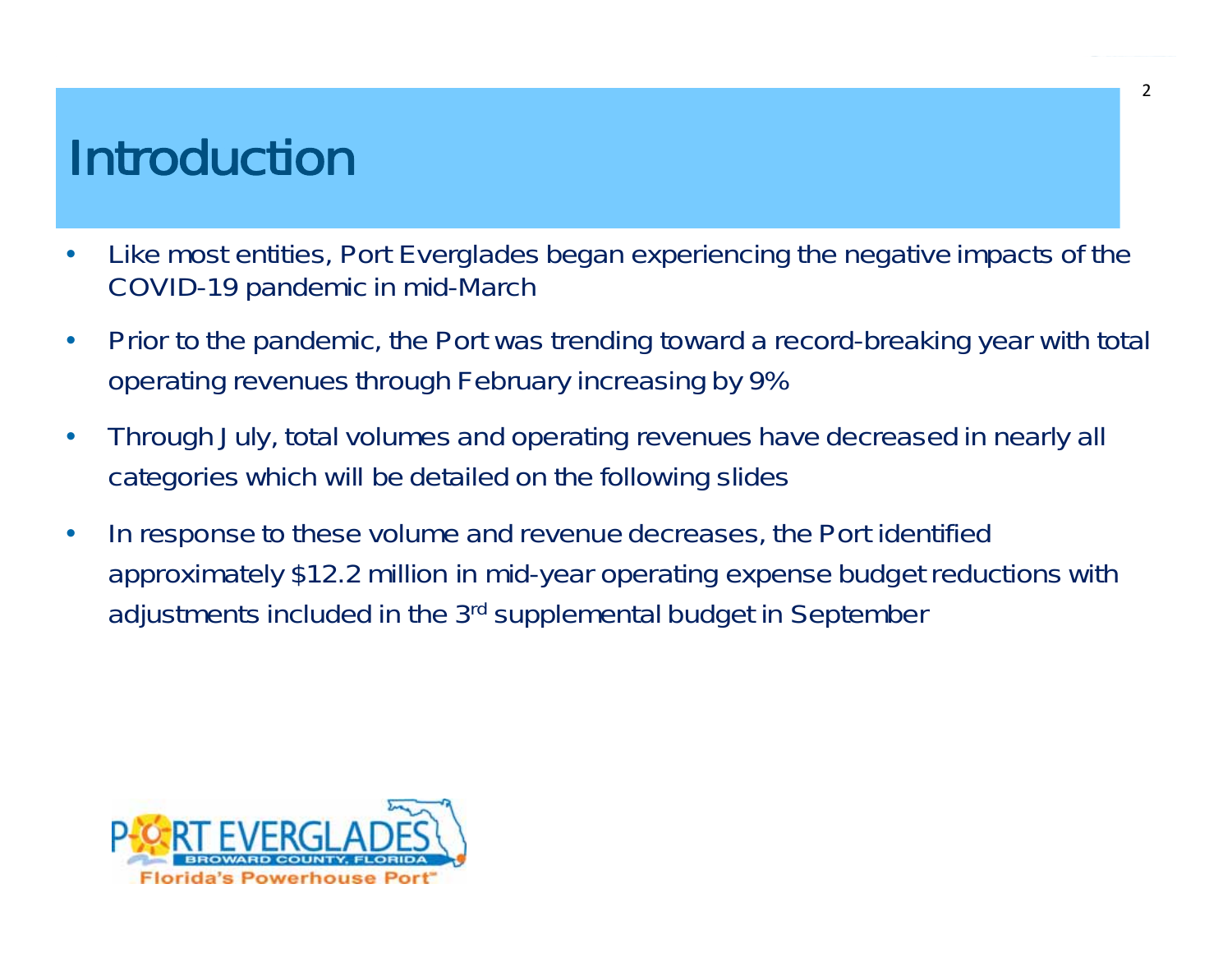#### Year-to-Date Performance thru August – Volume Statistics

| <b>Statistic</b>               | <b>August Actual -</b><br><b>FY2019</b> | <b>August Actual -</b><br><b>FY2020</b> | (% )     |
|--------------------------------|-----------------------------------------|-----------------------------------------|----------|
| Cruise passengers              | 3,748,486                               | 2,539,542                               | (32)%    |
| <b>Cargo TEUs</b>              | 971,770                                 | 871,237                                 | $(10)\%$ |
| Cargo tons                     | 6,267,767                               | 5,238,190                               | (16%)    |
| <b>Petroleum barrels</b>       | 115,837,842                             | 99,190,429                              | (14%)    |
| <b>Bulk and breakbulk tons</b> | 1,626,502                               | 1,282,063                               | (21%)    |
| Multi-day cruise ship calls    | 645                                     | 467                                     | (28%)    |
| Total ship calls               | 3,739                                   | 3,481                                   | (7)%     |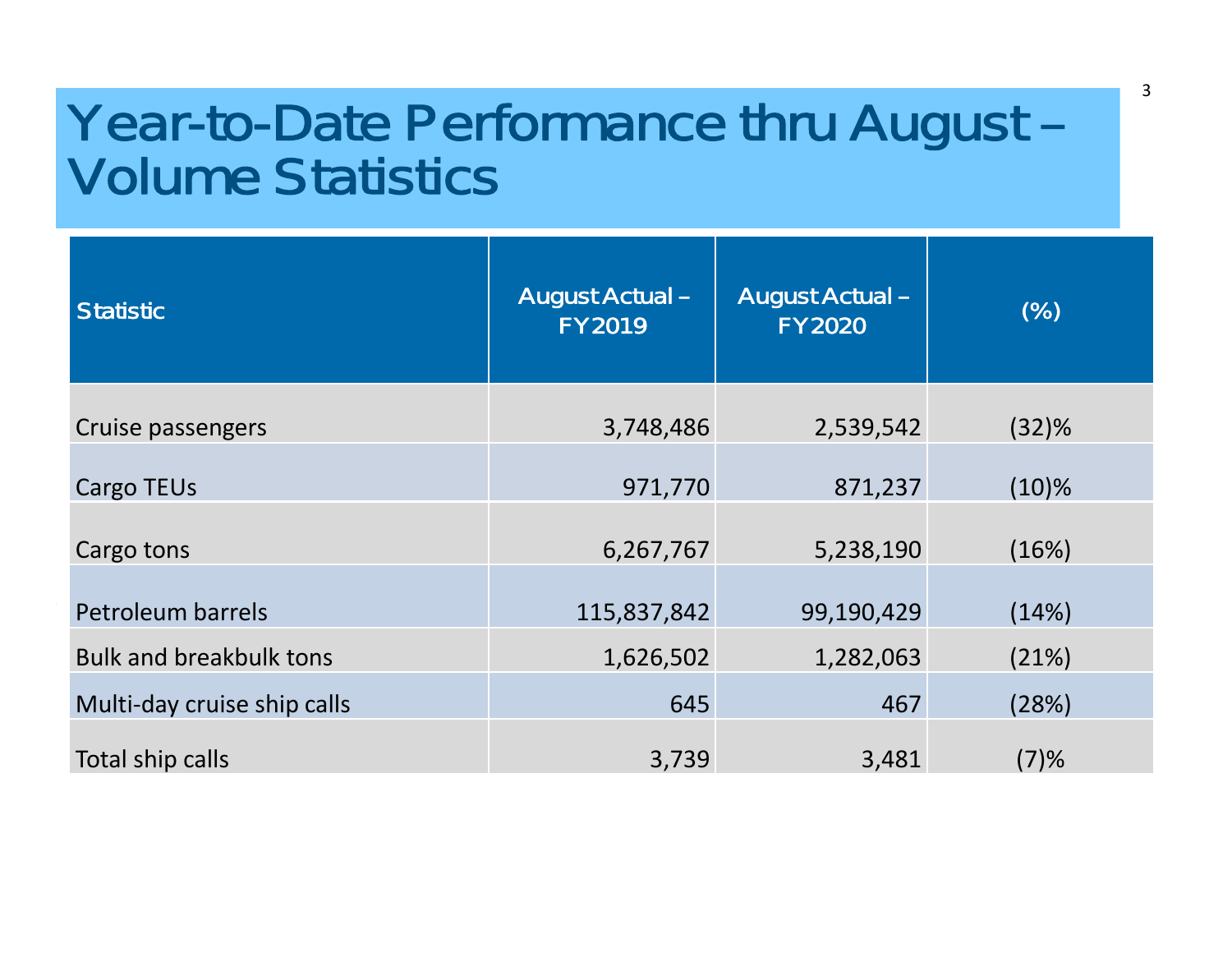# Year-to-Date Operating Revenues thru August

| <b>Revenue Category</b> | <b>August Actual -</b><br><b>FY2019</b> | <b>August Actual -</b><br><b>FY2020</b> | (%)     |
|-------------------------|-----------------------------------------|-----------------------------------------|---------|
| Cruise                  | \$57,583,202                            | \$41,279,482                            | (28)%   |
| Containerized cargo     | 31,821,073                              | 29,218,624                              | $(8)$ % |
| Petroleum               | 34,419,703                              | 30,623,153                              | (11%)   |
| Real estate             | 16,951,340                              | 17,814,768                              | 5%      |
| Parking                 | 8,442,931                               | 5,493,495                               | (35%)   |
| <b>Breakbulk</b>        | 3,642,013                               | 3,671,465                               | 1%      |
| <b>Bulk</b>             | 4,580,657                               | 3,652,857                               | (20%)   |
| Lay-in                  | 1,588,322                               | 5,270,588                               | 232%    |
| Other                   | 1,322,501                               | 1,212,164                               | (8%)    |
| <b>Total</b>            | \$160,351,742                           | \$138,236,596                           | (14%)   |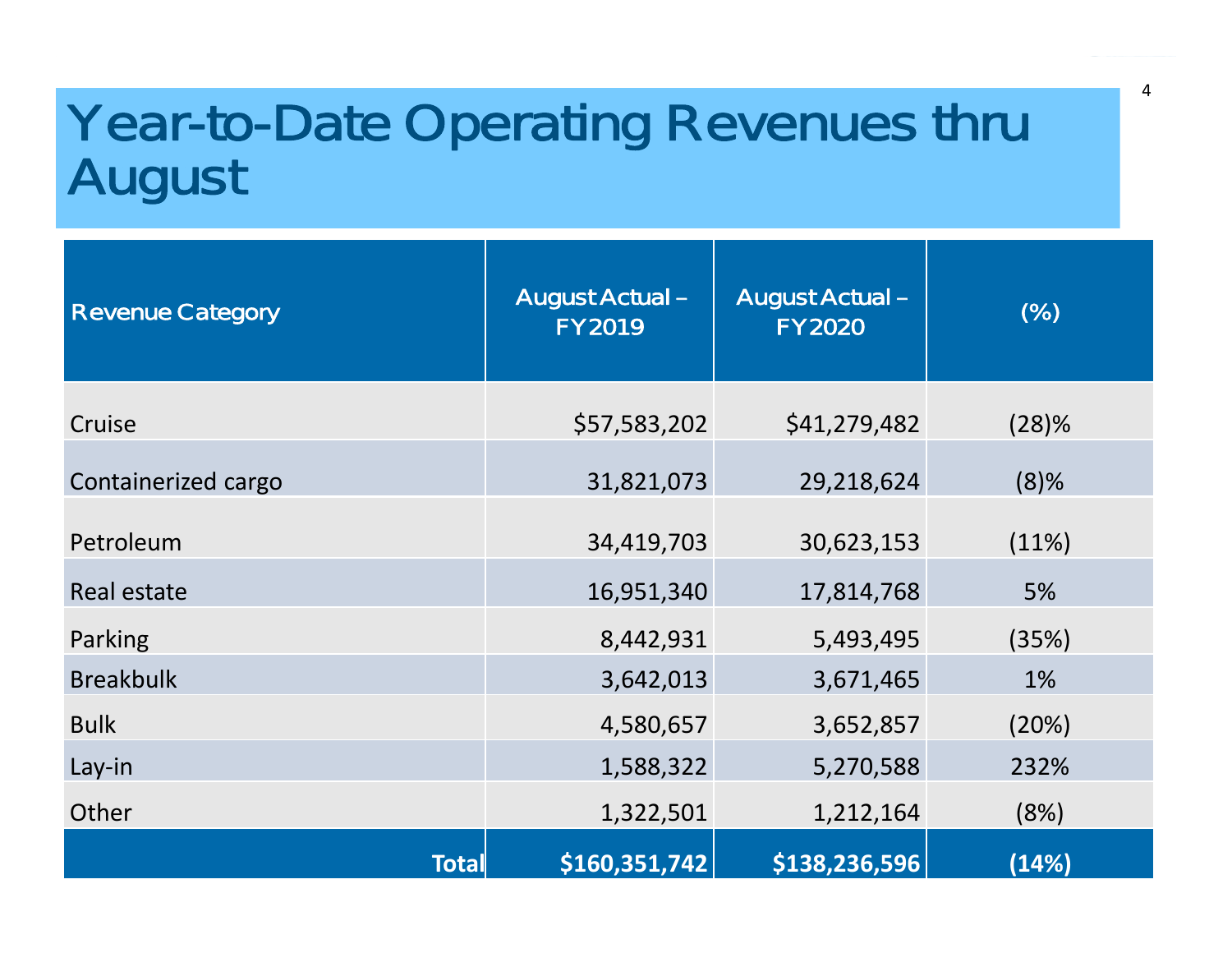### FY2021 Revenue Assumptions - Cruise

Since the preliminary recommended budget was submitted, there have been several developments related to the global COVID-19 pandemic that have negatively impacted cruise revenue estimates for FY2021 as follows:

- On June 19, 2020, the Cruise Line International Association (CLIA) announced a voluntary extension of the cruise suspension existing at the time from August 1, 2020 to September 15, 2020
- On July 7, 2020, Carnival Cruise Line announced the redeployment of Carnival ships from Port Everglades to PortMiami and Port Canaveral for the upcoming season
- On July 17, 2020 Holland America announced the sale of the ships Amsterdam and Rotterdam which had been scheduled to call at Port Everglades during the upcoming season
- On July 16, 2020, the CDC announced an extension of the cruise no-sale order until September 30, 2020
- On July 22, 2020, Princess Cruises announced a voluntary suspension of cruise operations to the Caribbean and elsewhere until December 15, 2020
- On August 5, 2020, CLIA announced a voluntary extension of the cruise suspension until October 31, 2020

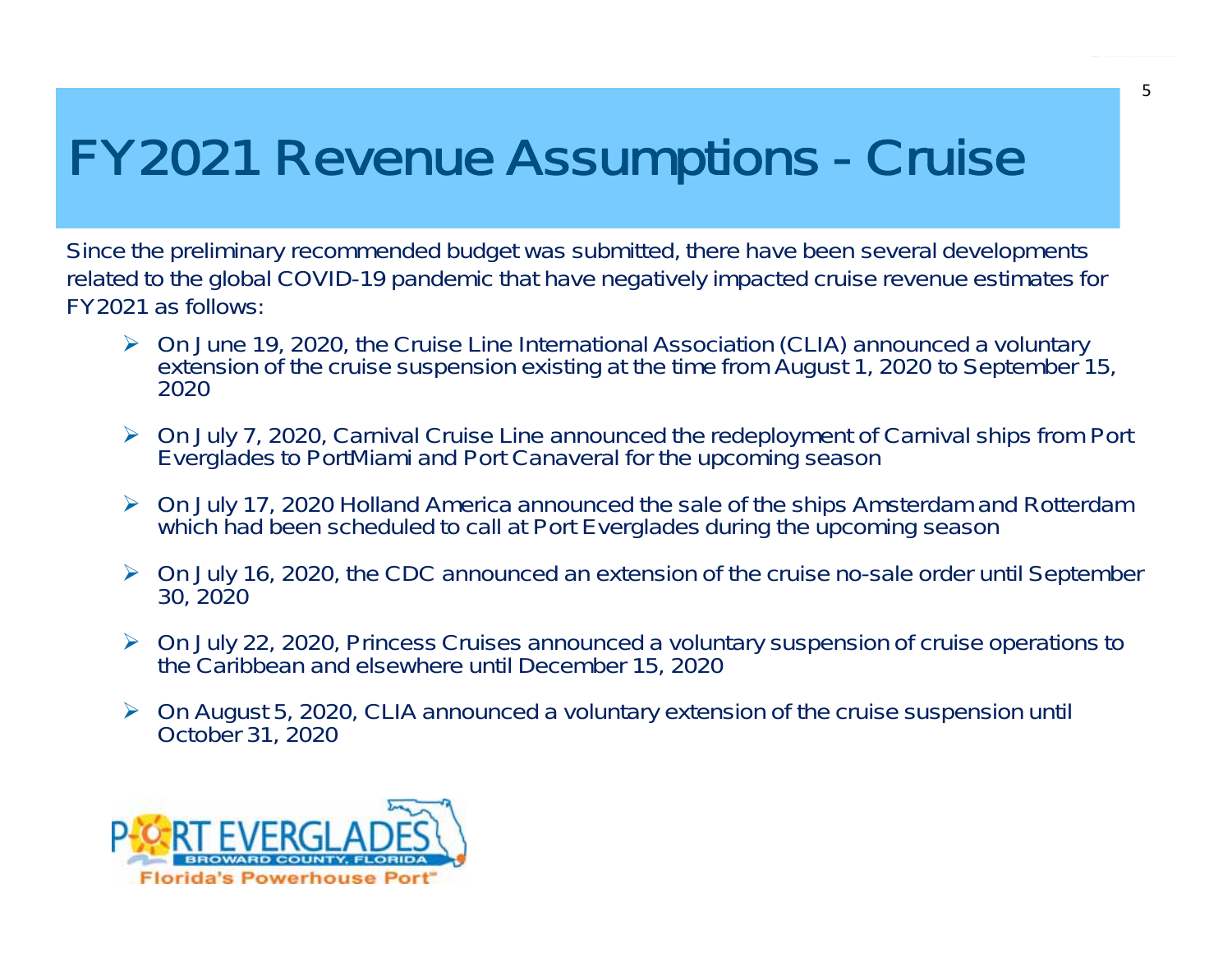### FY2021 Revenue Assumptions – Cruise

As a result of the continued uncertainty over when cruise operations will resume, the Port is recommending to reduce the FY2021 cruise revenue budget by \$20,736,050 to \$12,475,000\* which reflects the following:

- Sailing of remaining multi-day cruises beginning on December 1, 2020 at 30% capacity through June 30, 2021, and increasing to 50% capacity July through September
- Forecast assumes additional revenue from new customer Viking Cruises for cruises between January and March expected to be billed at tariff rates
- $\bullet$  The Port is also recommending a corresponding decrease in the budget for cruise parking revenues from \$3,758,000 to \$1,526,000

\*This amount is merely a projection based upon current circumstances but in no way is intended to modify or amend the contractual obligations of any or all of the cruise lines

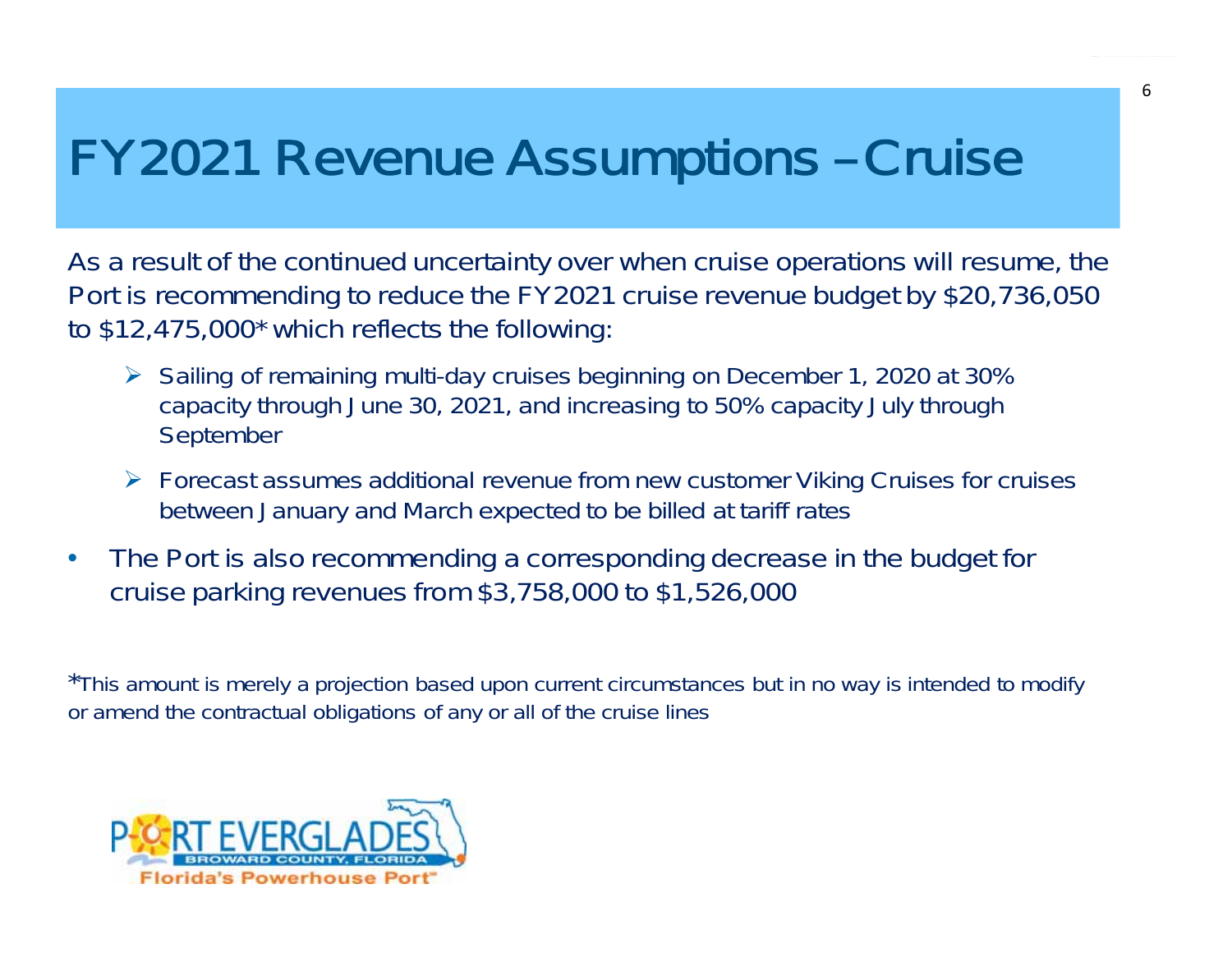## FY2021 Revenue Assumptions - **Other**

The Petroleum and Containerized Cargo revenue estimates for FY2021 are derived from the baseline "likely" forecasts included in the adopted Master/Vision Plan:

- $\triangleright$  Petroleum assumes a baseline of 125,084,752 barrels with decreases of 10%, 25%, and 10% for gas, jet, and other fuel types, respectively resulting in an estimate of 107,179,792 barrels at an average of \$0.32 per barrel or \$34,223,040
- Containerized cargo assumes a 10% decrease to the baseline of 1,105,000 TEUs (613,889 shipmove equivalent) which equals 994,500 TEUs (552,500 shipmove equivalent) at an average of \$57.90 per shipmove or \$31,987,070
- $\bullet$  In addition to the above, the adopted budget for real estate totals \$17,743,000 for lease agreements effective in FY2021
- $\bullet$  All other revenue sources including bulk, breakbulk, lay-in, finance charges, Foreign Trade Zone, rail revenues, and public safety assume 3% tariff increases over the FY2020 budget

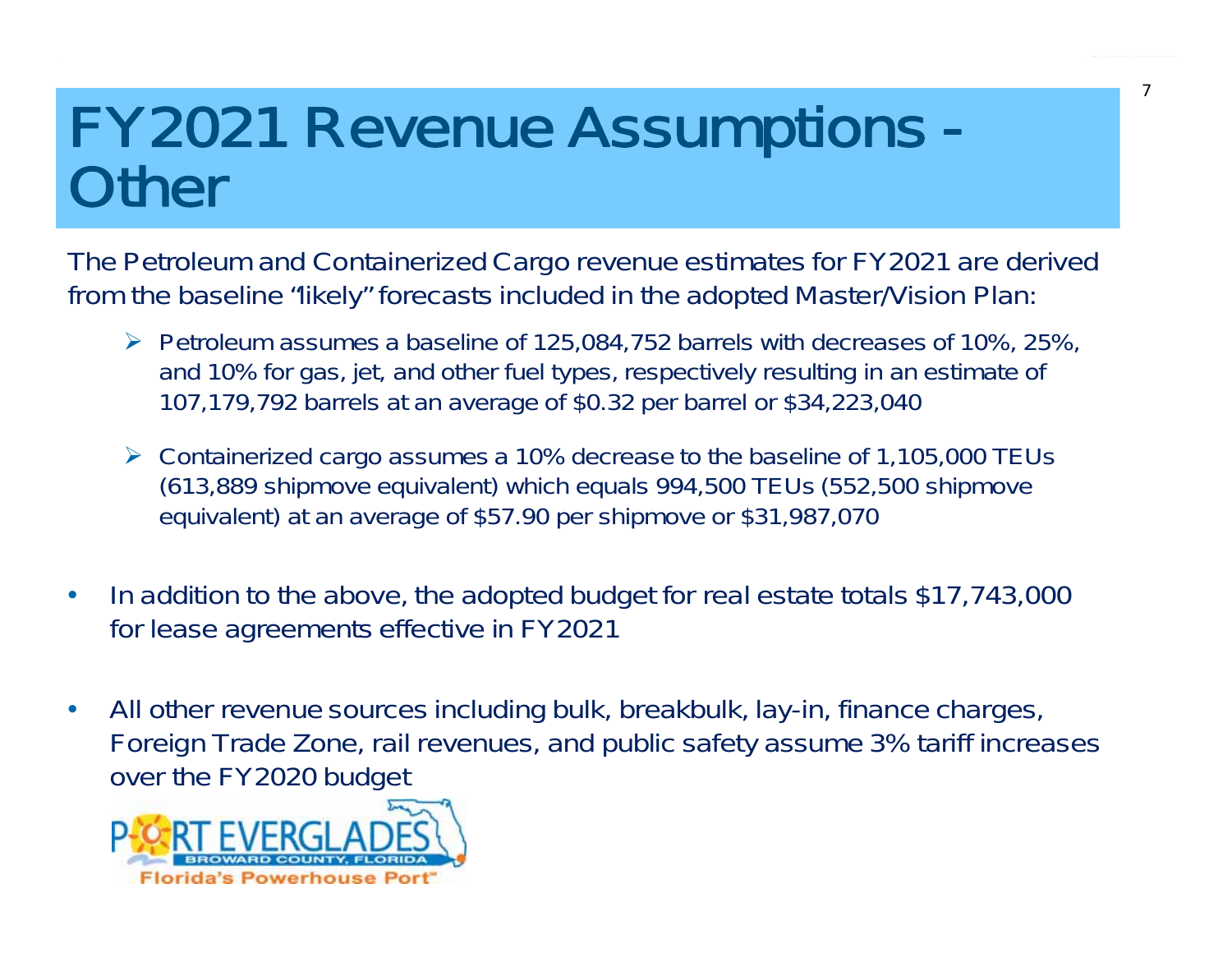### Revenue Budget Comparison for FY2021

| Category                   | <b>FY20 Adopted</b><br><b>Budget</b> | <b>FY21 Adopted</b><br><b>Budget</b> | $(+/-)$         | (%)   |
|----------------------------|--------------------------------------|--------------------------------------|-----------------|-------|
| Cruise                     | \$61,290,280                         | \$12,475,000                         | (548, 815, 280) | (80%) |
| Petroleum                  | \$38,385,160                         | \$34,223,040                         | (54, 162, 120)  | (11%) |
| <b>Containerized Cargo</b> | \$36,542,410                         | \$31,987,070                         | (54, 555, 340)  | (12%) |
| <b>Real Estate</b>         | \$17,914,670                         | \$17,743,000                         | (\$171,670)     | (1%)  |
| <b>Bulk/Breakbulk</b>      | \$7,245,740                          | \$7,463,080                          | \$217,340       | 3%    |
| Parking                    | \$7,493,260                          | \$1,526,000                          | (55, 967, 260)  | (80%) |
| Other                      | \$2,737,280                          | \$2,818,080                          | \$80,800        | 3%    |
|                            | \$171,608,800<br><b>Total</b>        | \$108,235,270                        | ( \$63,373,530) | (37%) |

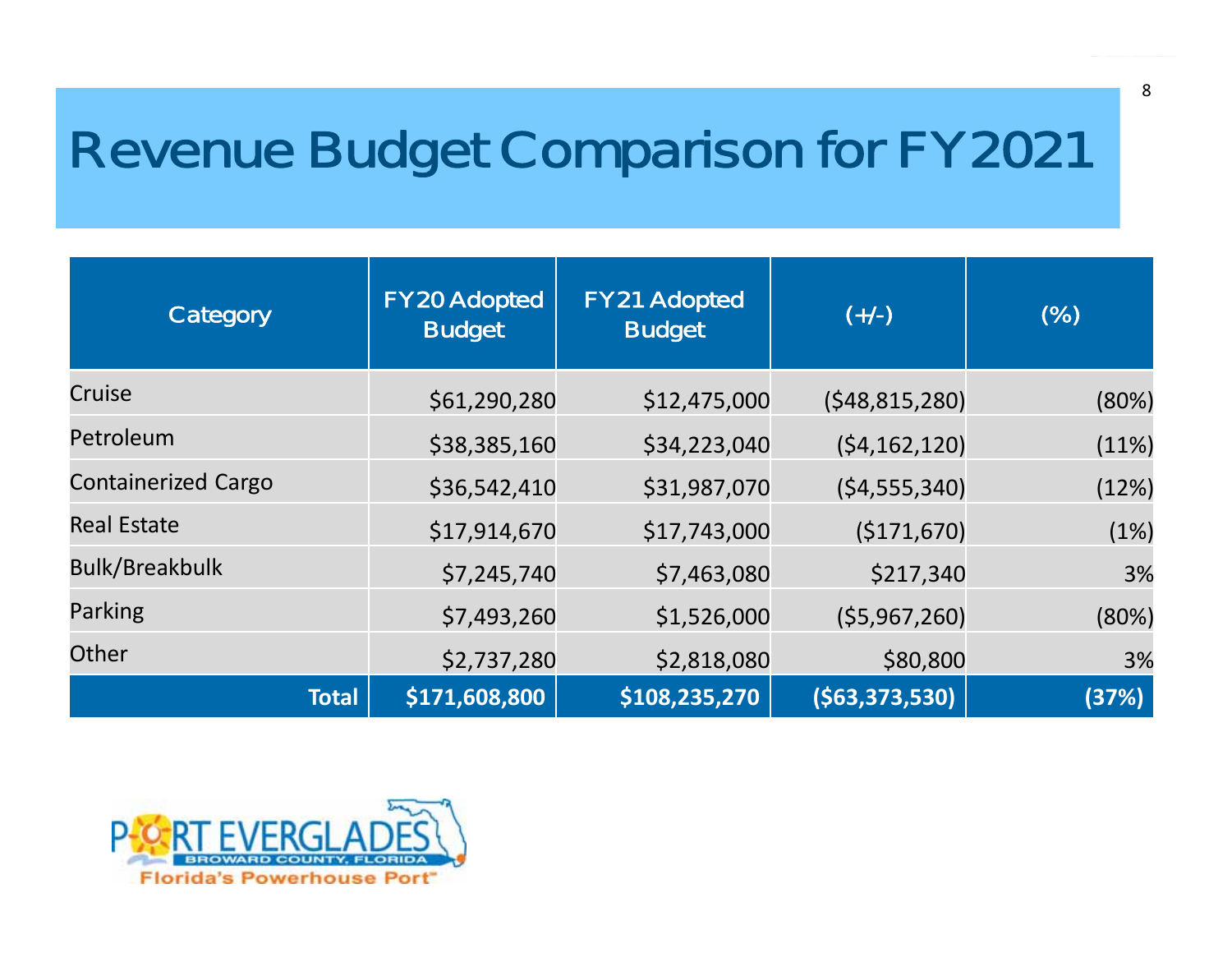# Summary of Adopted Operating Revenues for FY 2021 - \$108,235,270

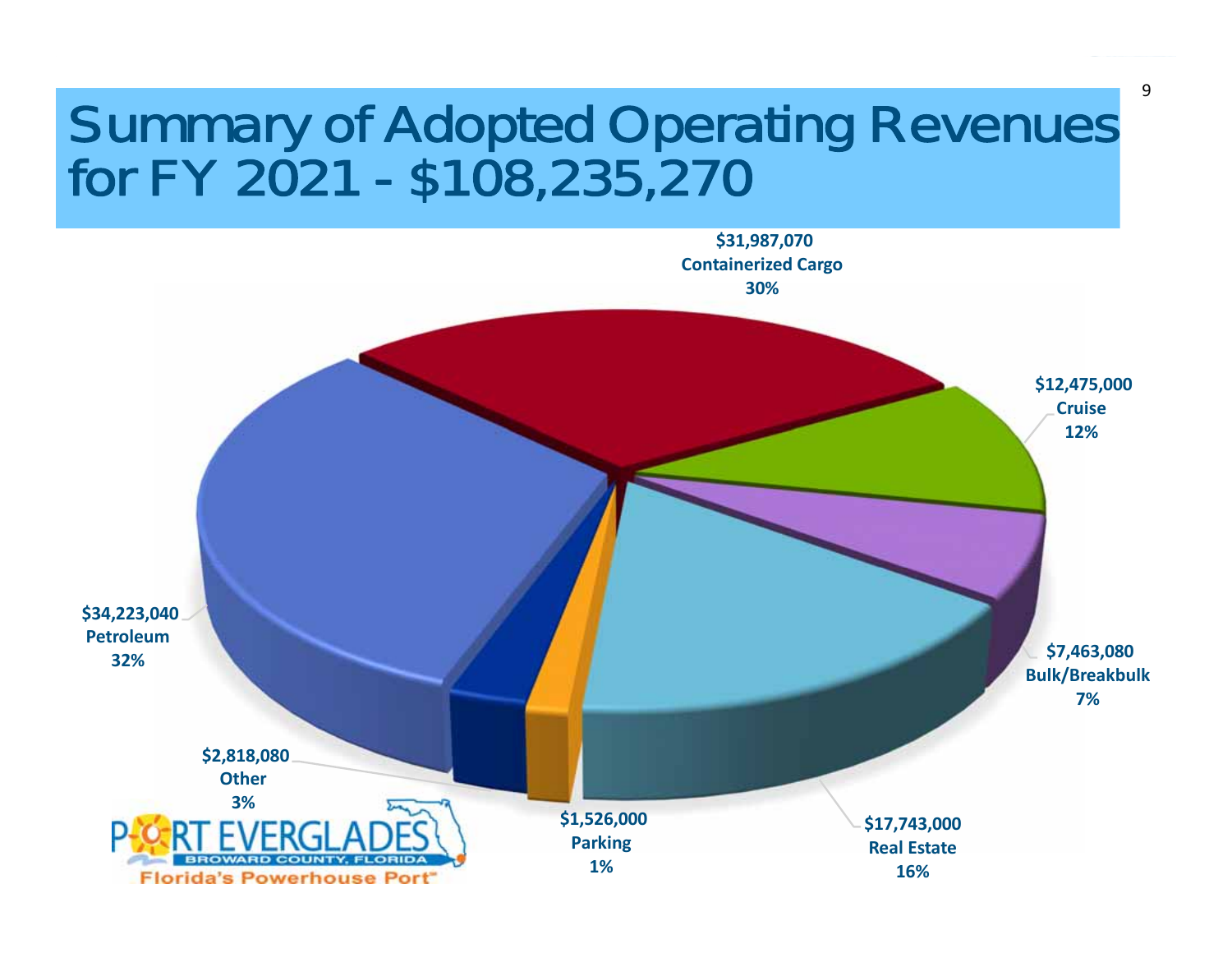# FY2021 Operating Expense Budget Assumptions

If the recommended revenue budget for FY2021 is revised downward to \$108,235,270, the Port is proposing the following in order to adopt a budget that meets at least the minimum debt service coverage requirements of 1.25x/1.10x:

1) Reduce the recommended operating expense budget by \$9,658,280 (detail by category on the next slide)

2) Use \$18,500,000 of the Port's unrestricted cash and investments (approximately \$150 million as of June 30, 2020) to legally defease debt to decrease pressure on next year's coverage

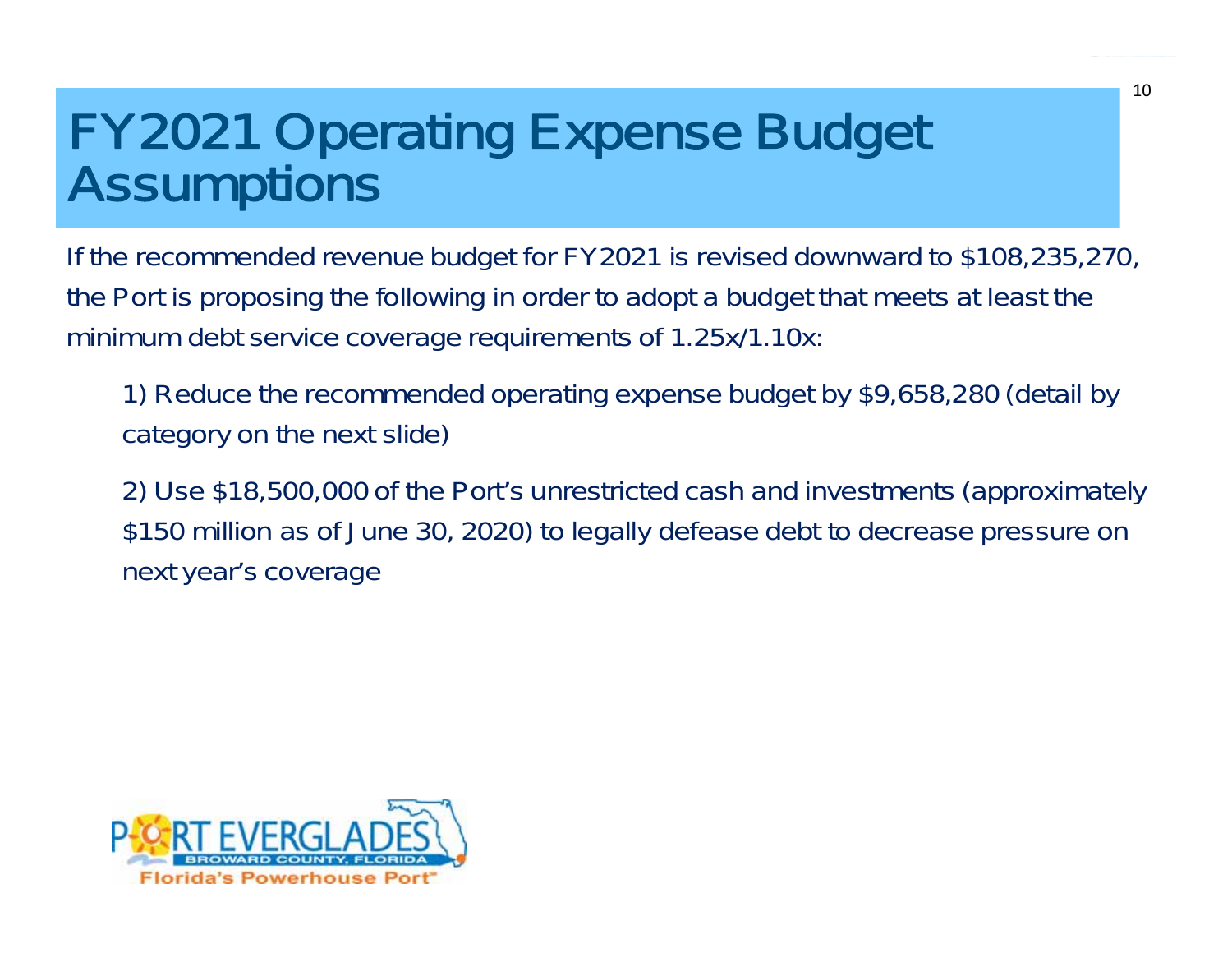## Expense Budget Comparison for FY2021

| <b>Expense Category</b>                    | <b>FY21 Original</b><br><b>Recommended</b><br><b>Budget</b> | Change             | <b>FY21 Revised</b><br><b>Recommended</b><br><b>Budget</b> |
|--------------------------------------------|-------------------------------------------------------------|--------------------|------------------------------------------------------------|
| Security                                   | \$22,374,090                                                | (52,855,200)       | \$19,518,890                                               |
| Fire/EMS                                   | \$10,360,670                                                | \$367,220          | \$10,727,890                                               |
| Personnel                                  | \$23,805,560                                                | (53, 187, 270)     | \$20,618,290                                               |
| <b>Crane Operations</b>                    | \$9,840,170                                                 | \$0                | \$9,840,170                                                |
| Repairs, Maintenance, Materials &          |                                                             |                    |                                                            |
| <b>Supplies</b>                            | \$9,837,800                                                 | ( \$1,989,590)     | \$7,848,210                                                |
| Insurance                                  | \$7,607,740                                                 | \$0                | \$7,607,740                                                |
| <b>Professional Services</b>               | \$3,515,150                                                 | ( \$1,205,200)     | \$2,309,950                                                |
| <b>Utilities</b>                           | \$4,771,060                                                 | \$0                | \$4,771,060                                                |
| County Services & Cost Chargeback<br>Other | \$3,760,030<br>\$4,798,190                                  | \$0<br>(5788, 240) | \$3,760,030<br>\$4,009,950                                 |
| <b>Total</b>                               | \$100,670,460                                               | (\$9,658,280)      | \$91,012,180                                               |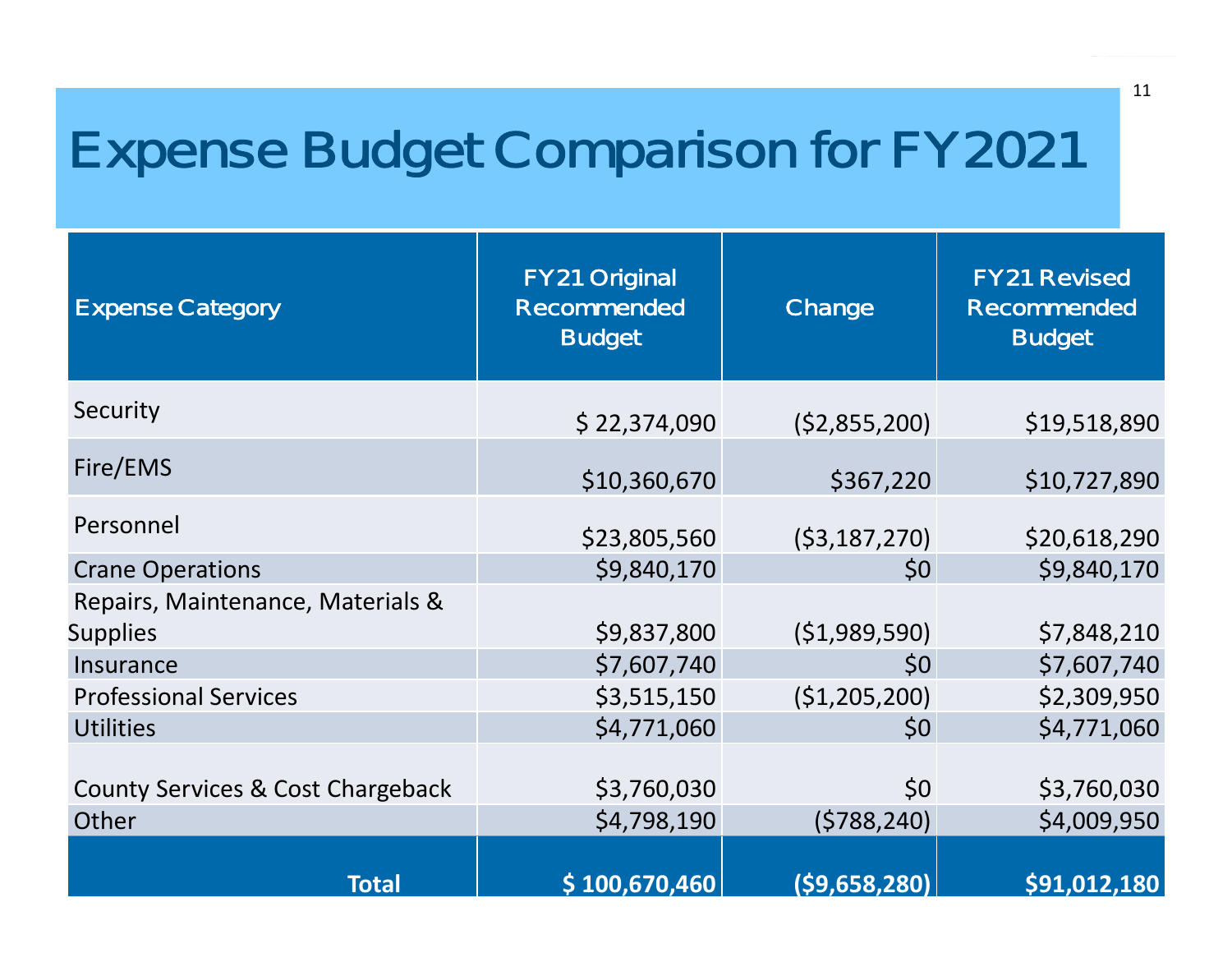### FY2021 – FY2025 Recommended CIP





12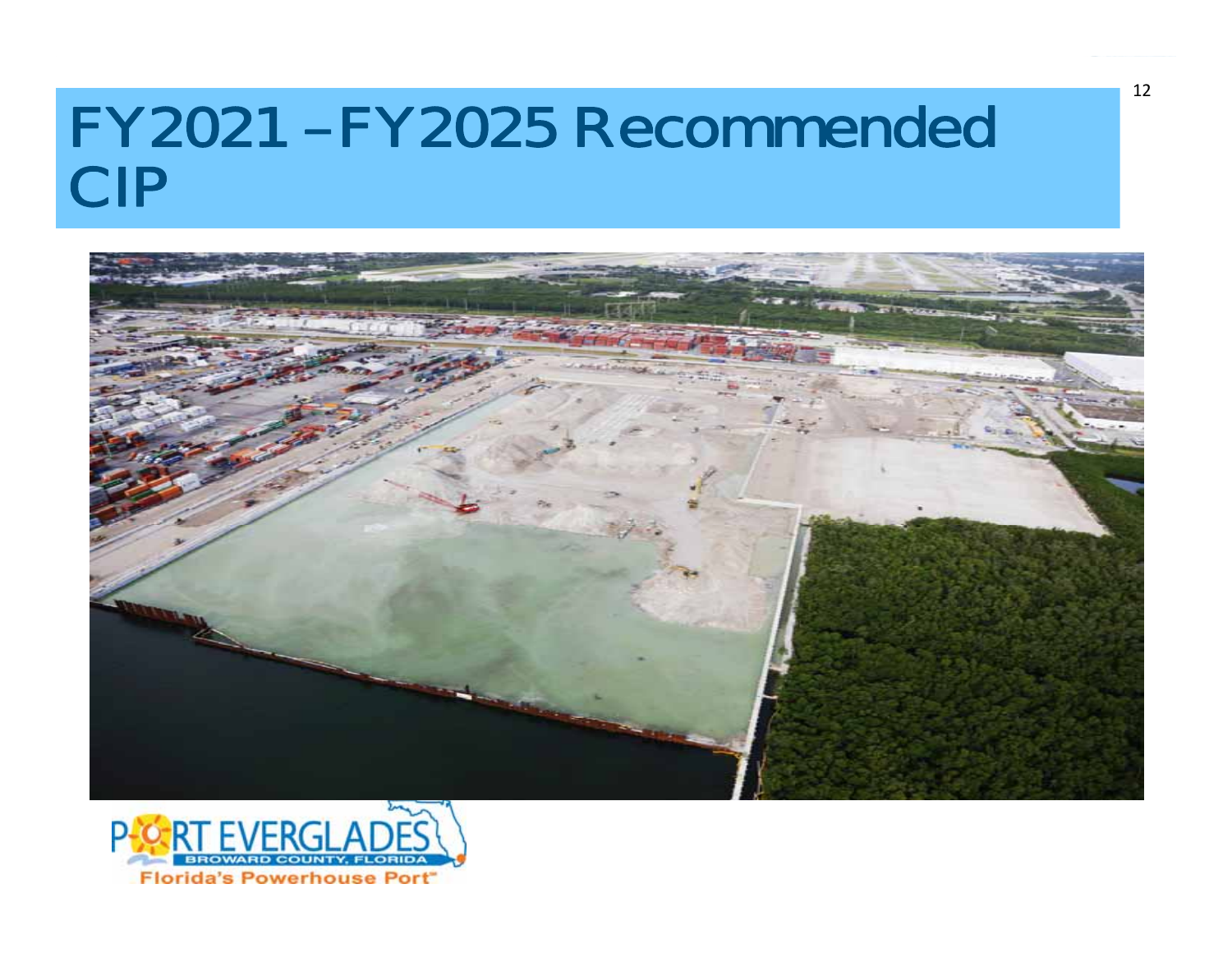# Summary of FY2021- FY2025 CIP -<br>\$356,658,540



13